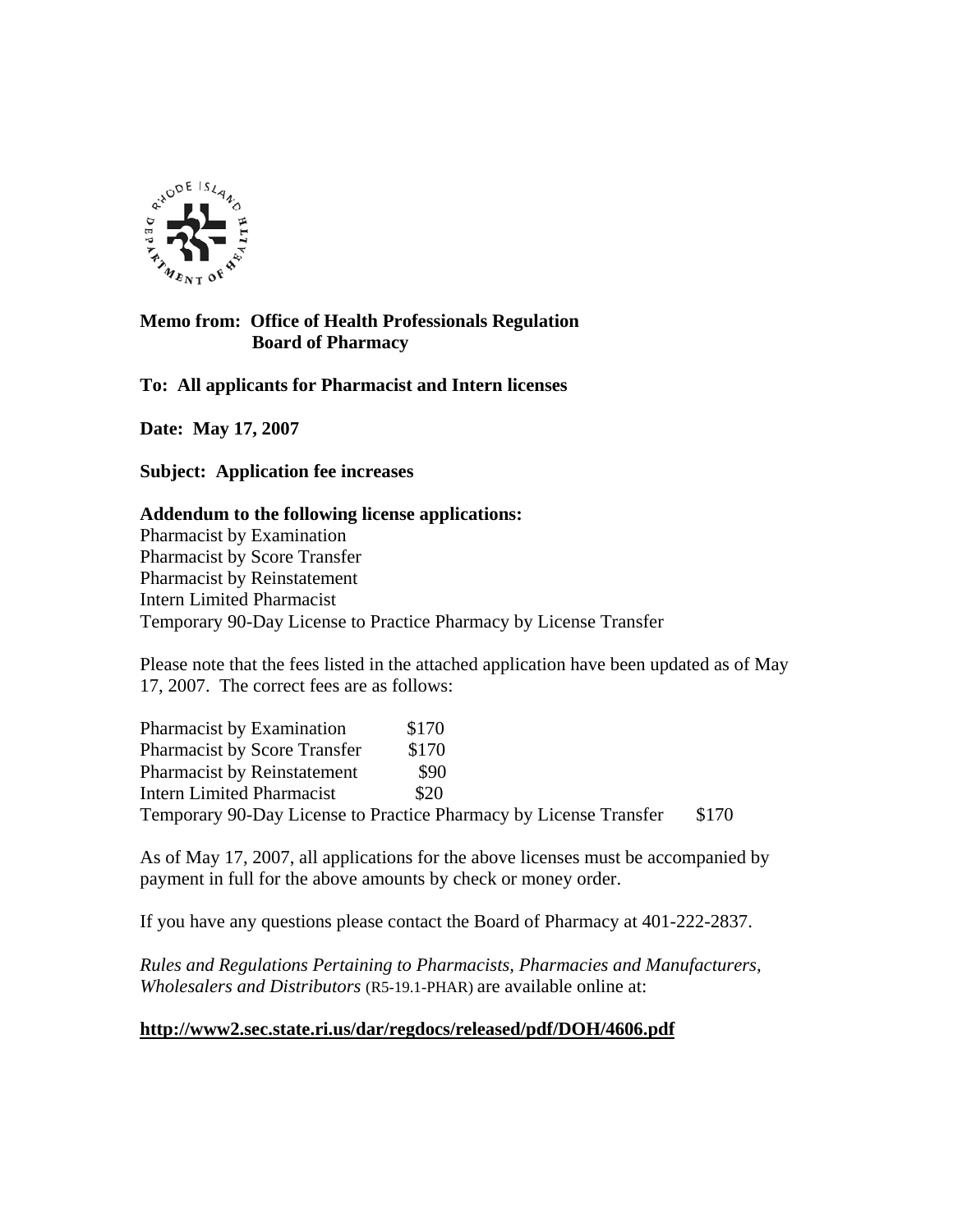\*\*\* Submit This Page With Application \*\*\*



| ***FOR OFFICE USE ONLY***           |
|-------------------------------------|
| AMT DUE \$<br>(current renewal fee) |
| Receipt#                            |
| ID#                                 |
| Date<br>Reinstated                  |

## State of Rhode Island Board of Pharmacy

Room 205 3 Capitol Hill Providence, RI 02908-5097

# Instructions and Application For

# License To Practice Pharmacy By Reinstatement

| <b>Please Check Type:</b> | Less than 3 years | 3 years or more |
|---------------------------|-------------------|-----------------|
|                           |                   |                 |
|                           |                   |                 |
|                           |                   |                 |
|                           |                   |                 |

Applicant - Print Name (First/MI/Last)

Phone: (401) 222-2837 TTY/TDD: (800) 745-5555 Fax: (401) 222-2158

Revised 05/25/2011 jcp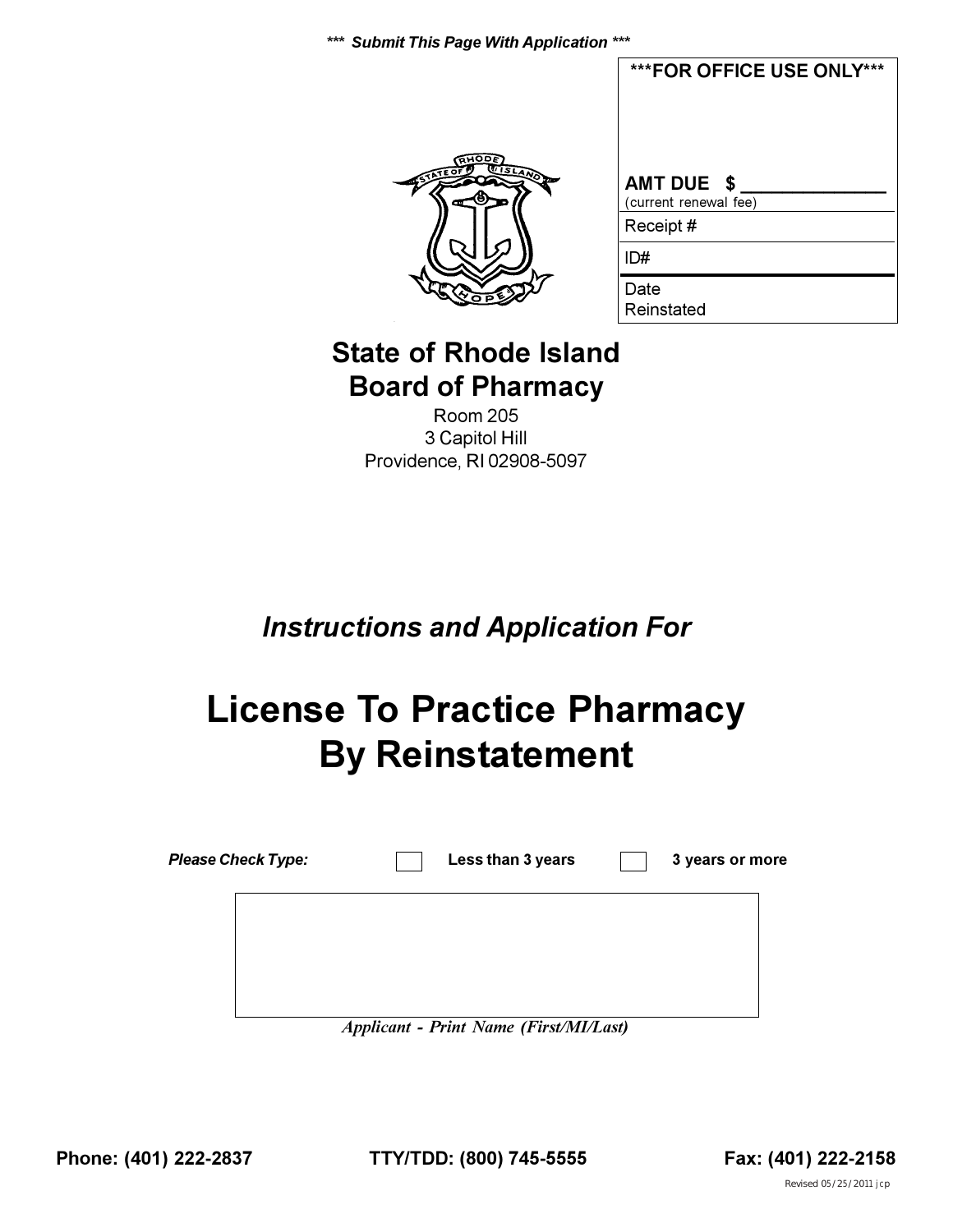\*\*\* Detach Page - Do Not Submit With Application \*\*\*

# GENERAL INFORMATION

### **Enclosures**

The following materials and information are enclosed with this application packet.

### Reinstatement Requirements

- Payment of fee for current renewal period.
- Documentation of compliance with the continuing education requirements for the licensure period immediately prior to application (July 1-June 30), consisting of fifteen (15) hours, five (5) of which are "live" hours.
- License Verification(s) from the board(s) in which a license has been issued.
- Letter from employer indicating period of employment and duties of employment *(if expired 3 or more years)*.

### Web Sites

License Verifications http://63.72.31.182/



### Rules and Regulations

### **Statutes**

Controlled Substances Therapeutic

### Federal Statutes/Forms/Manuals

DEA Applications and Reports On-line Poison Prevention Packaging: A Text for Pharmacists & Physicians www.cpsc.gov/CPSCPUB/PUBS/384.pdf

Board of Pharmacy www.healthri.org/hsr/professions/pharmacy.htm (All license types) (Use the above web site to print a verification of licensure prior to receipt of the official license.)

Pharmacy Act www.rules.state.ri.us/rules/released/pdf/DOH/DOH\_2077.pdf Disposal of Drugs www.rules.state.ri.us/rules/released/pdf/DOH/DOH\_165\_.pdf Distributors of Controlled Substances www.rules.state.ri.us/rules/released/pdf/DOH/DOH\_164\_.pdf Electronic Data Transfer www.rules.state.ri.us/rules/released/pdf/DOH/DOH\_162\_.pdf Hypodermic Needles/Instruments www.rules.state.ri.us/rules/released/pdf/DOH/DOH\_163\_.pdf

Pharmacy Act www.rilin.state.ri.us/statutes/title5/5-19-1/index.htm Collaborative Practice Act www.rilin.state.ri.us/statutes/title5/5-19-2/index.htm Controlled Substances Act www.rilin.state.ri.us/statutes/title21/21-28/index.htm

Research Act **business** www.rilin.state.ri.us/statutes/title21/21-28-4/index.htm Drugs & Poisons Generally www.rilin.state.ri.us/statutes/title21/21-30/index.htm Food, Drugs & Cosmetics Act www.rilin.state.ri.us/statutes/title21/21-31/index.htm

Code of Federal Regulations www.access.gpo.gov/nara/cfr/cfr-table-search.htm DEA Registration Form (224, 224A) www.deadiversion.usdoj.gov/drugreg/reg\_apps/index.html

 (Form 106, 41 ...) www.deadiversion.usdoj.gov/21cfr\_reports/index.html Diversion Control Program Newsletters www.deadiversion.usdoj.gov/pubs/nwslttr/index.html Pharmacist's Manual www.deadiversion.usdoj.gov/pubs/manuals/pharm2/index.htm A Pharmacist's Guide to Prescription Fraud www.deadiversion.usdoj.gov/pubs/brochures/pharmguide.htm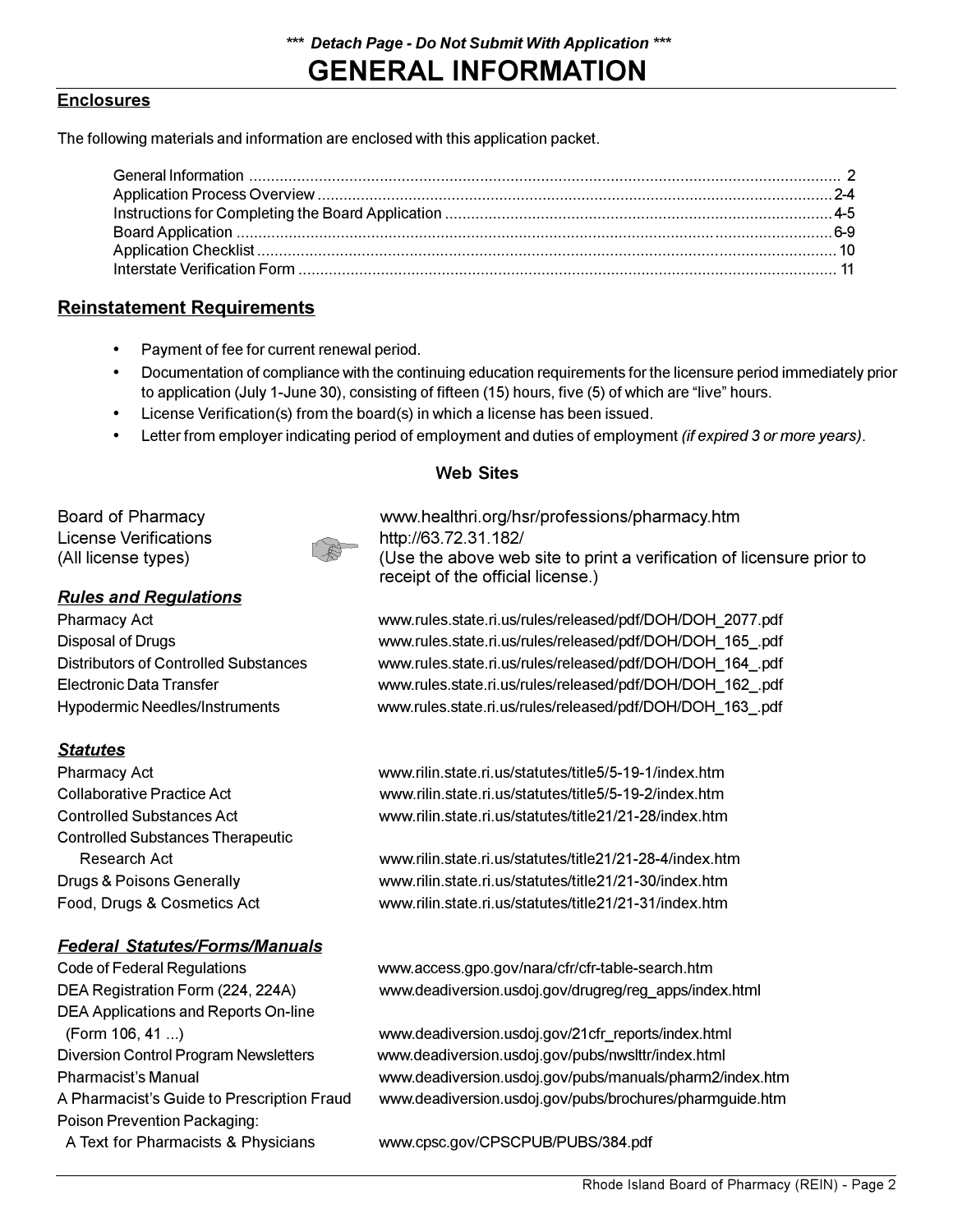# APPLICATION PROCESS OVERVIEW

The Rhode Island Department of Health (HEALTH), Office of Health Professions Regulation, and the Rhode Island Board of Pharmacy (BOARD) conduct the reinstatement process in the State of Rhode Island. The BOARD utilizes the National Association of Boards of Pharmacy (NABP) for administration of examinations for licenses that have been expired, revoked or suspended for three or more years, and the licensee cannot provide documentation as to "practicing pharmacy" in another state.

### Application Process

In addition to the BOARD's application, you must submit additional information to the BOARD. All items listed on the checklist (page 11) must be submitted for an application to be considered complete. All applications are considered valid for six months from the day they are received at HEALTH. A new application and fee will be required if you do not complete the reinstatement process within those six months.

Please allow a minimum of 7 weeks for the reinstatement process to be completed. If you have had disciplinary history in Rhode Island or another state, it may take an additional two or three months for all pertinent documentation to be received, and a decision to be made by the BOARD regarding the reinstatement. Only applications that are complete will be declared eligible for the NAPLEX and MPJE examinations, in those cases where they are required.

Licenses will be issued within five working days following the BOARD's approval of the application for reinstatement. Wallet-sized licenses will be mailed approximately three weeks from the date of issuance, and are mailed to the address furnished in the application. It is the applicant's responsibility to notify the BOARD office, in writing, if the address changes during the interim. An address change may be emailed to the BOARD at the following web site.

### www.healthri.org/hsr/professions/pharmacy.htm

HEALTH will not, for any reason, accelerate processing of one applicant at the expense of other applicants. Once completed, the application will be reviewed, and you will be contacted in writing. Be advised you may be required to appear for an interview.

Note: You may not practice in Rhode Island until your license has been reinstated. The license will expire June 30th (regardless of the date it was reinstated), and a form will be mailed to renew the license for the period July 1st through June 30th.

Please continue to review the remaining portions of this application packet for instructions and other materials necessary to complete the BOARD application. If you have any questions about thi<sup>s</sup> application process, or would like to check on the status of your BOARD application, contact the BOARD office at (401) 222-2837.

### Continuing Education

The BOARD requires completion of fifteen (15) hours, or 1.5 continuing education units, of continuing education courses sponsored by a recognized provider. Furthermore, five (5) hours, or 0.5 continuing education units of the required fifteen (15) hours of continuing education must be live hours.

A "recognized provider" is any person, group or organization approved by the BOARD as responsible or competent to provide continuing education courses and includes providers accredited by an appropriate national, regional or state accreditation agency. Any provider approved by the American Council on Pharmaceutical Education (ACPE), the board of pharmacy in another state or jurisdiction, or the provider of American Medical Association (AMA) Category I programs shall be considered recognized providers.

Any pharmacist whose license has not been renewed for one or more years, and is applying for reinstatement, must provide documentation of compliance with the continuing education regulations for the registration period immediately prior to application.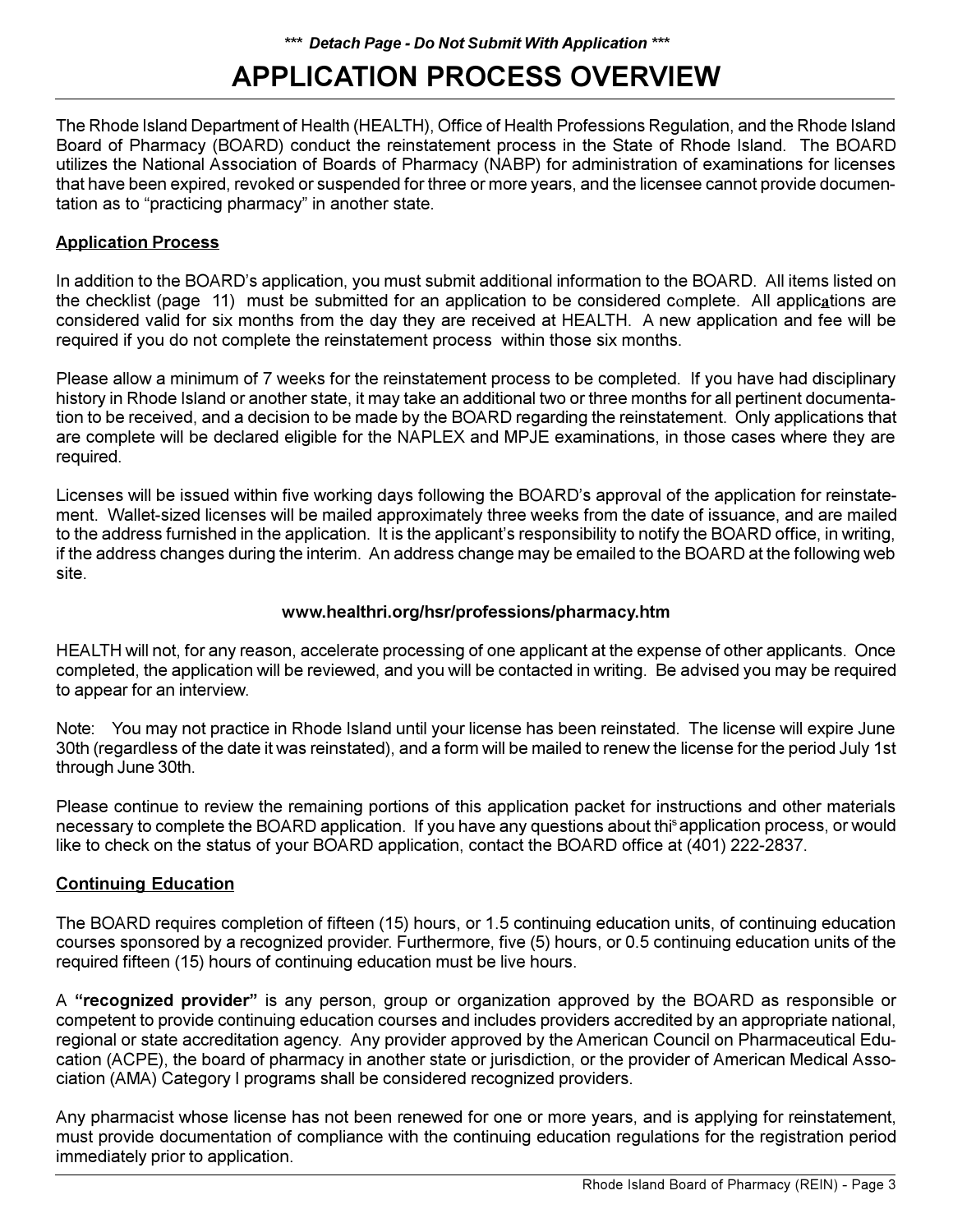#### Examinations Requirement

R5-19-PHAR, Section 7.3.1, requires that:

"Any pharmacist license or registration that has lapsed, been revoked or suspended and the pharmacist has not practiced pharmacy, as defined by the Board, for three (3) years requires that he/she take and pass the same examinations required for initial licensure or registration.

Section 1.40 defines "practice of pharmacy" as:

" … the interpretation, evaluation and dispensing of prescription drug orders; participation in drug and device selection; drug regimen reviews, provision of patient counseling and the provision of those acts or services necessary to provide pharmaceutical care; and the responsibility for compounding and/or labeling of drugs and devices (except labeling by a manufacturer, repackager, or distributor of non-prescription drugs and commercially packaged legend drugs and devices)."

If the applicant has not been "practicing pharmacy" in another state, then the pharmacist would have to successfully pass the North American Pharmacy Licensure Examination (NAPLEX) and the Multistate Pharmacy Jurisprudence Examination (MPJE). The continuing education requirement shall not be required when the examinations are required.

The NAPLEX and MPJE are computer-adaptive examinations administered through the National Association of Boards of Pharmacy (NABP). The BOARD utilizes this agency for a licensee whose registration have been lapsed, revoked, or suspended for three or more years, and the pharmacist has not practiced pharmacy in another state during that period. A book of Rhode Island laws will be mailed upon receipt of the application for reinstatement.

If the applicant falls into this category, a NAPLEX/MPJE Registration Bulletin (BULLETIN) is enclosed with this application. The BULLETIN is not included for reinstatements that are less than three years. Contrary to the instructions in the BULLETIN, do not mail the NAPLEX/MPJE registration forms and fees to the BOARD. They are to be mailed directly to the NABP at the following address.

### NABP Licensure Exam 700 Busse Highway Park Ridge IL 60068

The NABP will electronically report the NAPLEX and MPJE scores to the BOARD. The BOARD will notify the applicant of the scores attained at the completion of the application process.

If the applicant has been "practicing pharmacy" in another state, then the following documentation would be required as part of the application process.

- $\Box$  Letter from employer indicating period of employment, and duties performed.
- $\Box$  License Verification(s) from the board(s) in which a license has been issued.

The letter from the employer must be atached to the BOARD application when it is submitted to the BOARD. In all cases of reinstatement, the licensee must send a license verification form to each board in which a license has been issued. This form is to be mailed directly to the Rhode Island Board of Pharmacy by the licensing authority.

You may obtain the telephone numbers of all U.S. licensing authorities at the National Association of Boards of Pharmacy web site.

#### www.nabp.net/whoweare/boards.asp

Please, **do not** contact the Rhode Island Board for information on other licensing authorities.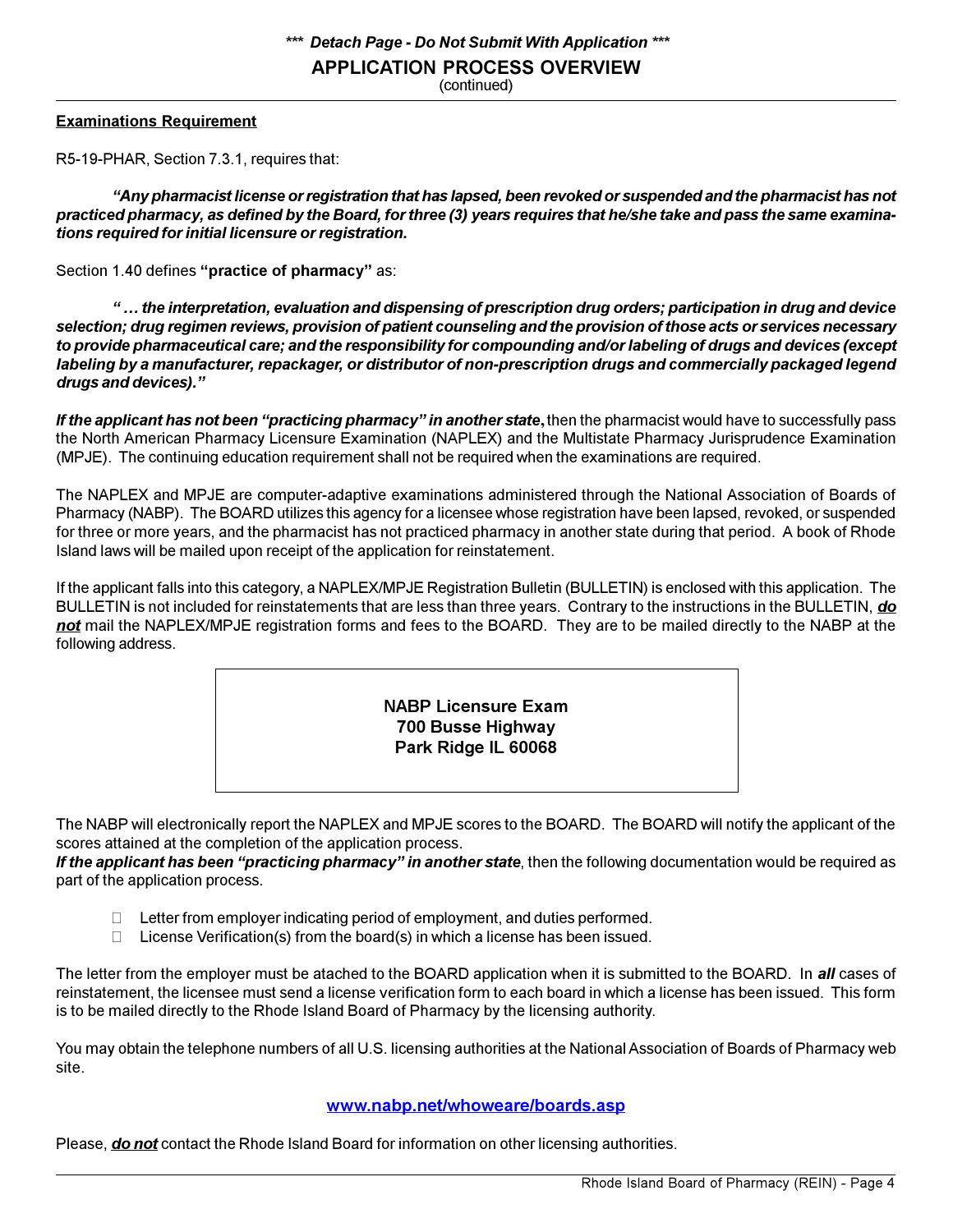### INSTRUCTIONS FOR COMPLETING THE BOARD APPLICATION

Carefully read the following instructions and those throughout the application packet before completing the BOARD application. Only complete applications with the appropriate fee will be accepted. Failure to submit all required information and appropriate documentation might result in processing delays. All of the information provided is subject to change.

### General Instructions

- 1. Make a copy of the application and forms before you begin in case a mistake is made.
- 2. Type information, or print in blue or black ballpoint pen. BOARD staff will not make assumptions about illegible information.
- 3. Provide a response to each section or question. Otherwise, mark "N/A" for "Not Applicable".
- 4. Make a copy of the completed application before submitting it to the BOARD.
- 5. It is the applicant's responsibility to check on the status of the application.

#### Completing the Application

- 1. Complete the Board Application (pages 7-10). You must respond to all components of the application as instructed. If separate pages are attached in continuation of the Board application, such pages MUST clearly indicate the section for which the information is being reported.
- 2. The application must be notarized.
- 3. Forward a License Verification Form (page 12) to each licensing authority in which a pharmacist license has been issued. This form may be duplicated as needed.
- 4. If applicable, attach a letter from your employer, indicating the period of employment, and the duties that are being performed.

Make a check or money order (in U.S. funds only) for the fee written on the front of the application, payable to RI General Treasurer, and staple it to the upper left-hand corner of the cover page of the application. This reinstatement fee of the BOARD is NONREFUNDABLE.

Complete all application materials as instructed and arrange them in the order as they appear in the application checklist (page 11). Attach all documents to the BOARD application, and mail to the BOARD at the following address.

> Rhode Island Department of Health Board of Pharmacy Room 205, 3 Capitol Hill Providence, RI 02908-5097

Except for the Verification Form, and instruction pages, do not detach any pages from this booklet. The application must be submitted to the BOARD with its cover page.

### Contact the Post Office as to the packet's proper postage.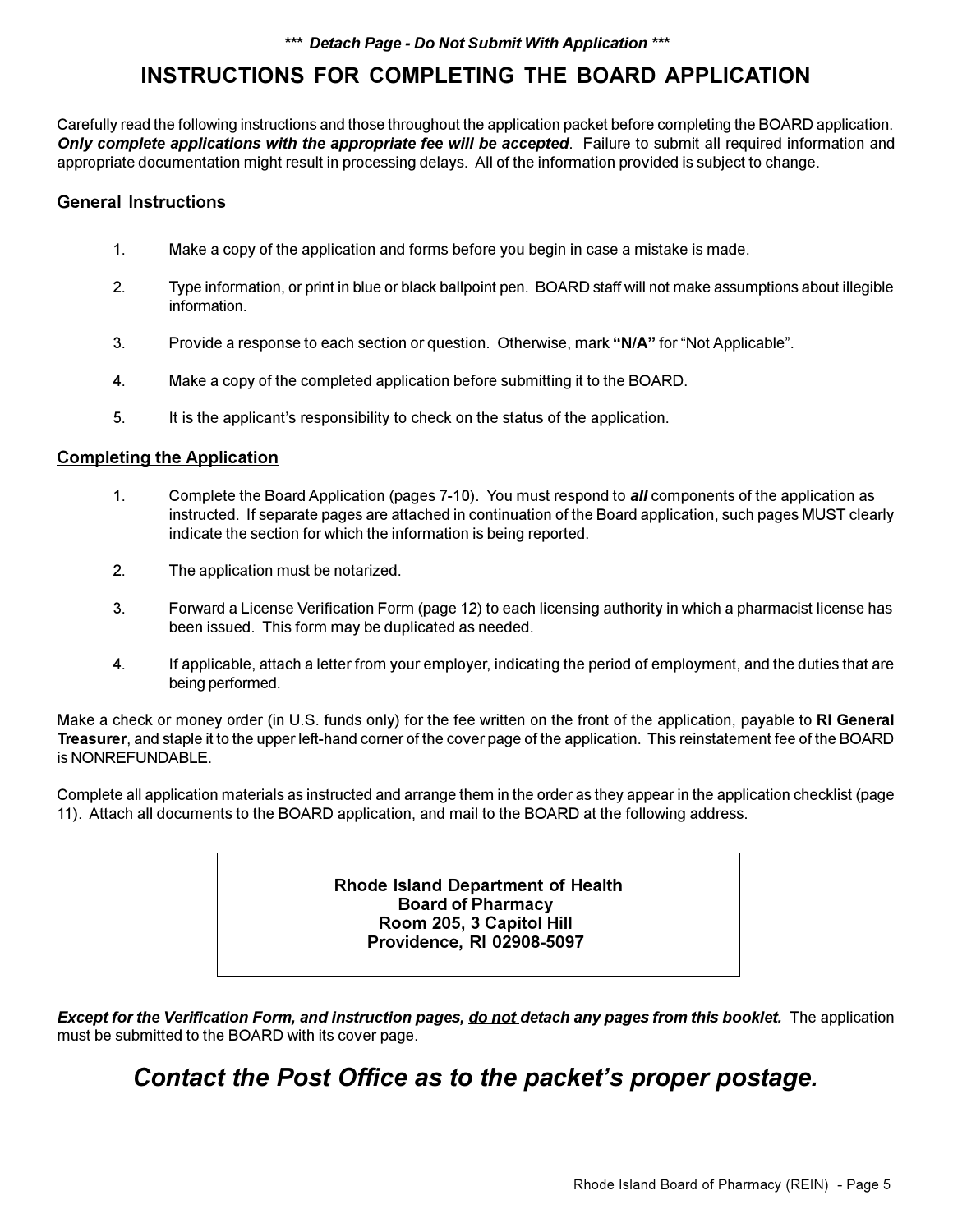### Completing the NABP Registration Forms (if applicable)

Registration is made directly with the NABP for the North American Pharmacist Licensure Examination (NAPLEX), and the Multistate Pharmacy Jurisprudence Examination, with each examination having a specified fee. The NAPLEX/MPJE Registration Bulletin (BULLETIN) will answer questions pertaining to the following.

- Registration Forms and Fees
- Refunds and Withdrawals
- Requesting Special Testing Accomodations
- Completing the Registration Forms
- Testing Administration
- Authorization to Test
- **Scheduling Examination Appointments**
- Scheduling Special Testing Accomodations
- Changing Examination Appointment
- **Testing Centers**
- NAPLEX/MPJE Administration
- Score Results
- Re-Examination

Contrary to the instructions in the BULLETIN, **do not** mail the NAPLEX/MPJE registration forms and fees to the BOARD. They are to be mailed directly to the NABP at the following address.

### NABP Licensure Exam 700 Busse Highway Park Ridge, IL 60068

After receipt of your registration forms, the NABP will contact the BOARD to confirm your eligibility to sit for the NAPLEX and MPJE. The BOARD will confirm eligibility for the examination, only if all required documentation has been received.

Licensure application materials are public records as mandated by Rhode Island law and may be made available to the public, unless otherwise prohibited by State or Federal law.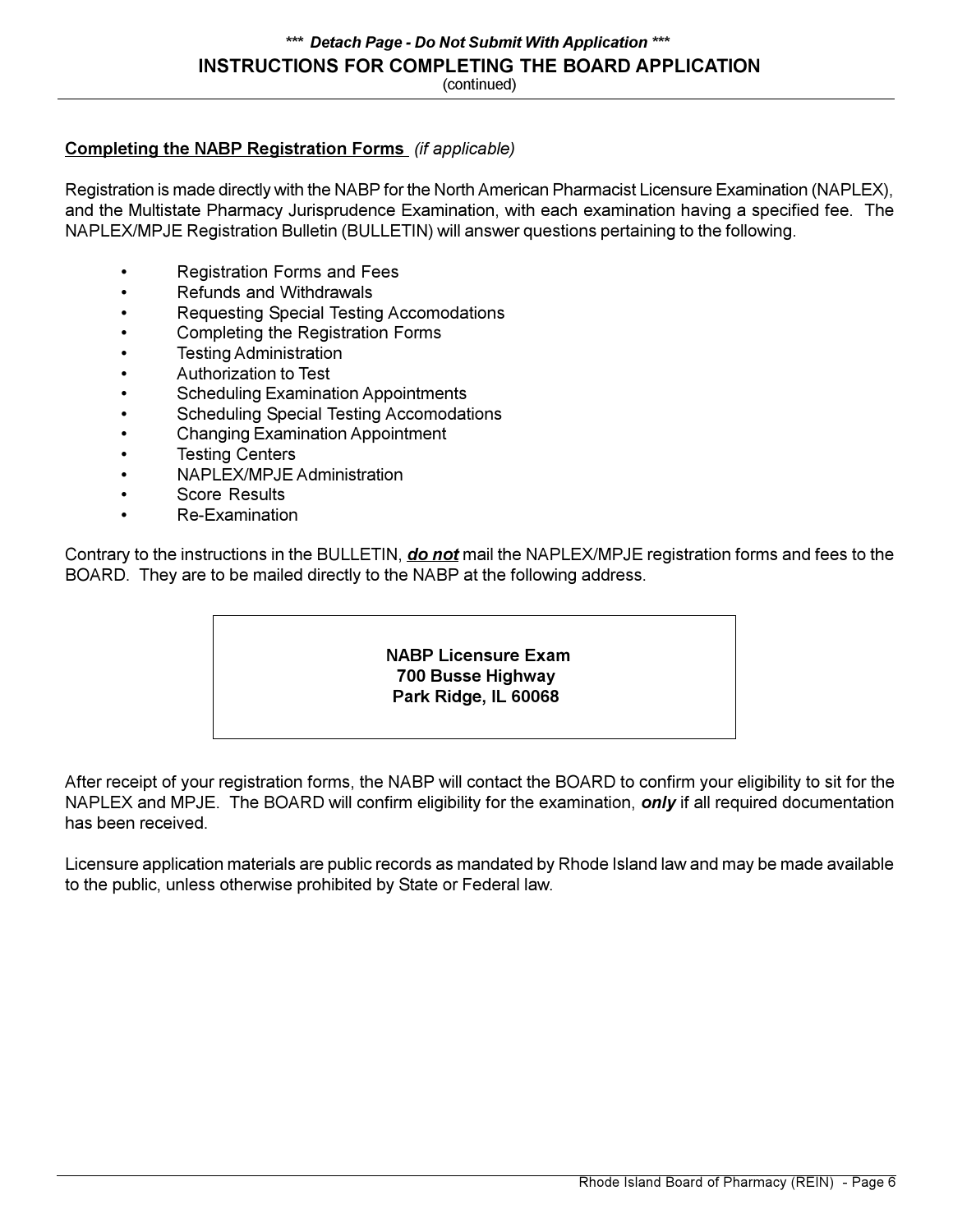

### **State of Rhode Island Board of Pharmacy**

Application for License to Practice Pharmacy By Reinstatement

*Refer to the Application Instructions when completing these forms. Type or block print only. Do not use felt-tip pens.*

| 1. Name(s)                                              |                                                                                                                                       |
|---------------------------------------------------------|---------------------------------------------------------------------------------------------------------------------------------------|
| This is the name that                                   | Title (i.e., Mr., Mrs., Ms., etc.)                                                                                                    |
| will be printed on your<br>License/Permit/              |                                                                                                                                       |
| Certificate and                                         | <b>First Name</b>                                                                                                                     |
| reported to those who<br>inquire about your             |                                                                                                                                       |
| License/ Permit/<br>Certificate. Do not use             | Middle Name                                                                                                                           |
| nicknames, etc.                                         | Surname, (Last Name)                                                                                                                  |
|                                                         |                                                                                                                                       |
|                                                         | Suffix (i.e., Jr., Sr., II, III)                                                                                                      |
|                                                         |                                                                                                                                       |
|                                                         | Maiden, if applicable<br>Name(s) under which originally licensed in another state, if different from above (First, Middle, Last).     |
|                                                         |                                                                                                                                       |
| 2. Social Security                                      | "Pursuant to Title 5, Chapter 76, of the Rhode Island General Laws,                                                                   |
| <b>Number</b>                                           | as amended, I attest that I have filed all applicable tax returns and<br>U.S. Social Security Number                                  |
|                                                         | paid all taxes owed to the State of Rhode Island, and I understand<br>that my Social Security Number (SSN) will be transmitted to the |
|                                                         | Divison of Taxation to verify that no taxes are owed to the State."                                                                   |
| 3. Gender                                               | Female<br>Male                                                                                                                        |
|                                                         |                                                                                                                                       |
| 4. Date of Birth                                        | $\boldsymbol{9}$<br>1                                                                                                                 |
|                                                         | Day<br>Year<br>Month                                                                                                                  |
|                                                         |                                                                                                                                       |
| 5. Home                                                 |                                                                                                                                       |
| <b>Address</b>                                          | 1st Line Address (Apartment/Suite/Room Number, etc.)                                                                                  |
| It is your responsibility<br>to notify the board of all | Second Line Address (Number and Street)                                                                                               |
| address changes.                                        |                                                                                                                                       |
|                                                         | City<br>State<br>Zip Code                                                                                                             |
|                                                         |                                                                                                                                       |
|                                                         | Country, If NOT U.S.<br>Postal Code, If NOT U.S.                                                                                      |
|                                                         | Home Phone<br>Home Fax                                                                                                                |
|                                                         |                                                                                                                                       |
|                                                         | Email Address (Format for email address is Username@domain e.g. applicant@isp.com)                                                    |
|                                                         |                                                                                                                                       |
|                                                         | Name of Business/Work Location                                                                                                        |
|                                                         |                                                                                                                                       |
| <b>6. Business</b><br><b>Address</b>                    | 1st Line Address (Department/Suite/Room Number, etc.)                                                                                 |
|                                                         | Second Line Address (Number and Street)                                                                                               |
|                                                         |                                                                                                                                       |
| It is your responsibility<br>to notify the board of all | State<br>City<br>Zip Code                                                                                                             |
| address changes.                                        |                                                                                                                                       |
| This address will                                       | Postal Code, If NOT U.S.<br>Country, If NOT U.S.                                                                                      |
| appear on the<br>Department of                          |                                                                                                                                       |
| Health web site.                                        | <b>Business Phone</b><br>Extension<br><b>Business Fax</b>                                                                             |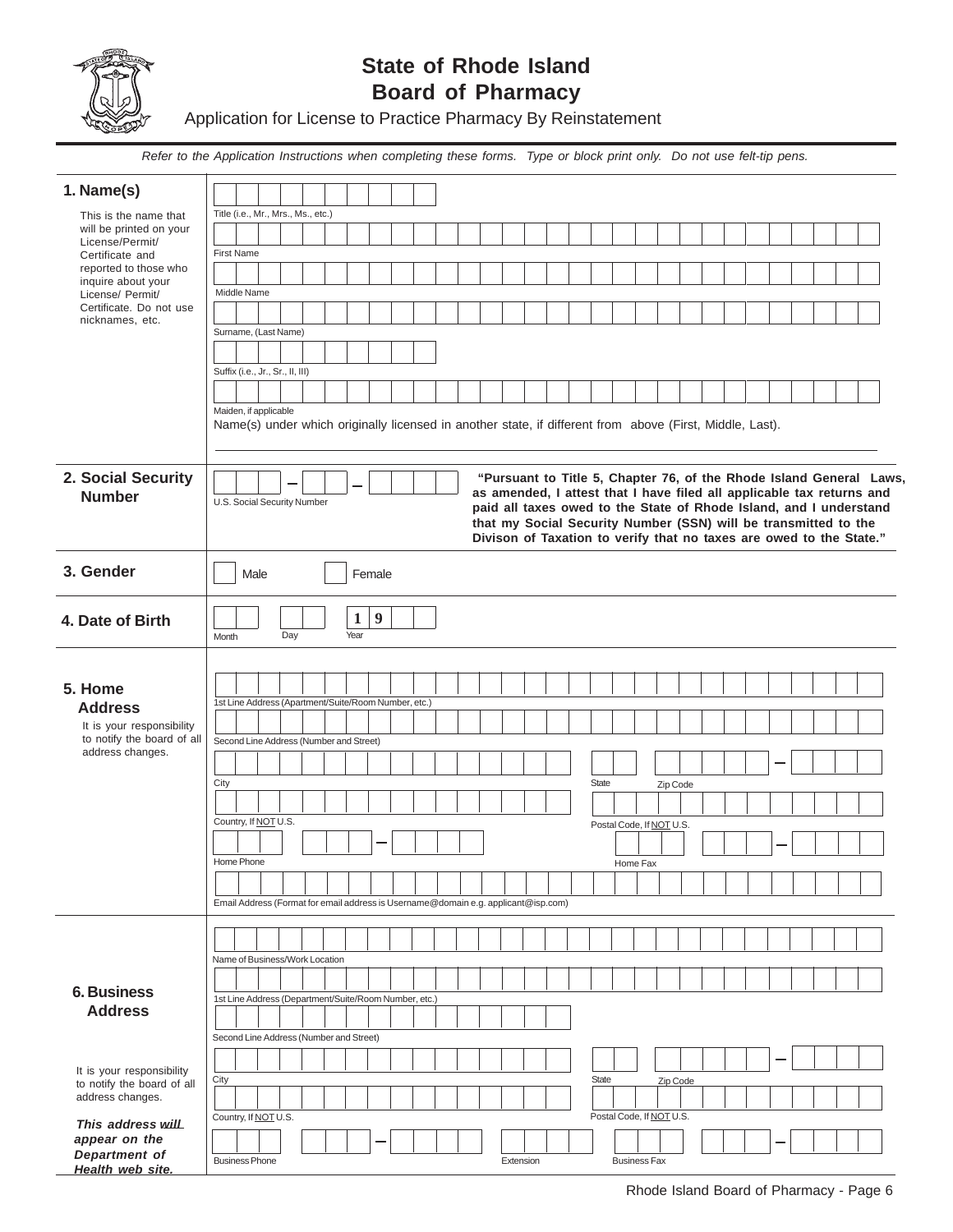| 7. Preferred<br><b>Mailing</b><br><b>Address</b><br>Please check ONE                                                                                                                                                                                             | Please use my Home Address as my preferred mailing address<br>Please use my Business Address as my preferred mailing address                                                                                                                                                                                                                                                                               |          |
|------------------------------------------------------------------------------------------------------------------------------------------------------------------------------------------------------------------------------------------------------------------|------------------------------------------------------------------------------------------------------------------------------------------------------------------------------------------------------------------------------------------------------------------------------------------------------------------------------------------------------------------------------------------------------------|----------|
| 8. Qualifying<br><b>Education</b><br>Please list the name<br>and information about<br>the accredited college<br>of pharmacy from<br>which you graduated.                                                                                                         | Type of School (University, College, Trade/Technical School etc.)<br>Name of School<br>Date Graduated:<br>Date Enrolled:<br>Day<br>Year<br>Day<br>Year<br>Month<br>Month                                                                                                                                                                                                                                   |          |
|                                                                                                                                                                                                                                                                  | Degree Received (Bachelor of Arts, Doctor of Pharmacy)<br>Major<br>Specialty/Type<br><b>Credit Hours</b><br>College documentation does not have to be submitted.                                                                                                                                                                                                                                           |          |
| 9. Pharmacist<br><b>Licensure</b><br>List all states or<br>country that you are<br>now licensed as a<br>pharmacist, or have<br>applied for licensure.<br>Check here if<br>not applicable.                                                                        | State/Country:<br>State/Country:<br>  Inactive   Pending<br>Active<br>  Inactive<br>  Pending<br>Active<br>$\Box$ Pending<br>  Active   Inactive   Pending<br>  Active<br>$\Box$ Inactive<br>Active Inactive Pending<br>  Active<br>  Inactive<br>  Pending<br><b>DOCUMENTATION:</b> Send Interstate Verification Form to each entity. (See page 12)                                                       |          |
| 10. Criminal<br><b>Convictions</b><br>Respond to the<br>question at the top of<br>the section, then list<br>any criminal<br>conviction(s) in the<br>space provided.<br>If necessary, you may<br>continue on a separate<br>$8\frac{1}{2}$ x 11 sheet of<br>paper. | Have you ever been convicted of a violation of, or plead Nolo Contendere to any<br>federal, state or local statute, regulation or ordinance, or entered into a plea bar-<br>gain related to a felony (including convictions for driving under the influence)?<br>Yes<br>No<br>Abbreviation of State and Conviction <sup>1</sup> (e.g. CA - Illegal Possession of a Controlled Substance):<br>Month<br>Year |          |
|                                                                                                                                                                                                                                                                  | For purposes of this section, a person shall be deemed to be convicted of a crime if he/she plead guilty or if he/<br>she was found or adjudged guilty by a court of competent jurisdiction or has been convicted of a felony by the<br>entry of Nolo Contendere in any state.                                                                                                                             |          |
| 11. Disciplinary<br><b>Questions</b><br>Check either Yes or<br>No for each question.                                                                                                                                                                             | Have you ever had any disciplinary action(s) taken, or is any pending, against<br>1.<br>your License to Practice, or are any complaints pending in the State of Rhode<br>Yes<br>Island or any other state?                                                                                                                                                                                                 | No       |
| NOTE: If you answer<br>"Yes" to any<br>question, you are<br>required to furnish<br>complete details,<br>including date, place,<br>reason and disposition<br>of the matter.                                                                                       | Have you ever had a membership in a professional society revoked, sus-<br>2.<br>pended, or limited in any manner or have you voluntarily withdrawn while un-<br>der investigation?<br>Yes<br>Are there any charges or investigations pending, in any state, against you?<br>3.<br>Yes                                                                                                                      | No<br>No |
| Attach a typed<br>explanation on a<br>separate 81/2 x 11<br>sheet of paper.                                                                                                                                                                                      | Have you ever failed to pass an examination for licensure as a pharmacist?<br>Yes                                                                                                                                                                                                                                                                                                                          | No       |
|                                                                                                                                                                                                                                                                  | Note: If you answered "yes" to any of these questions, you must attach a typed explanation on a separate sheet of paper.                                                                                                                                                                                                                                                                                   |          |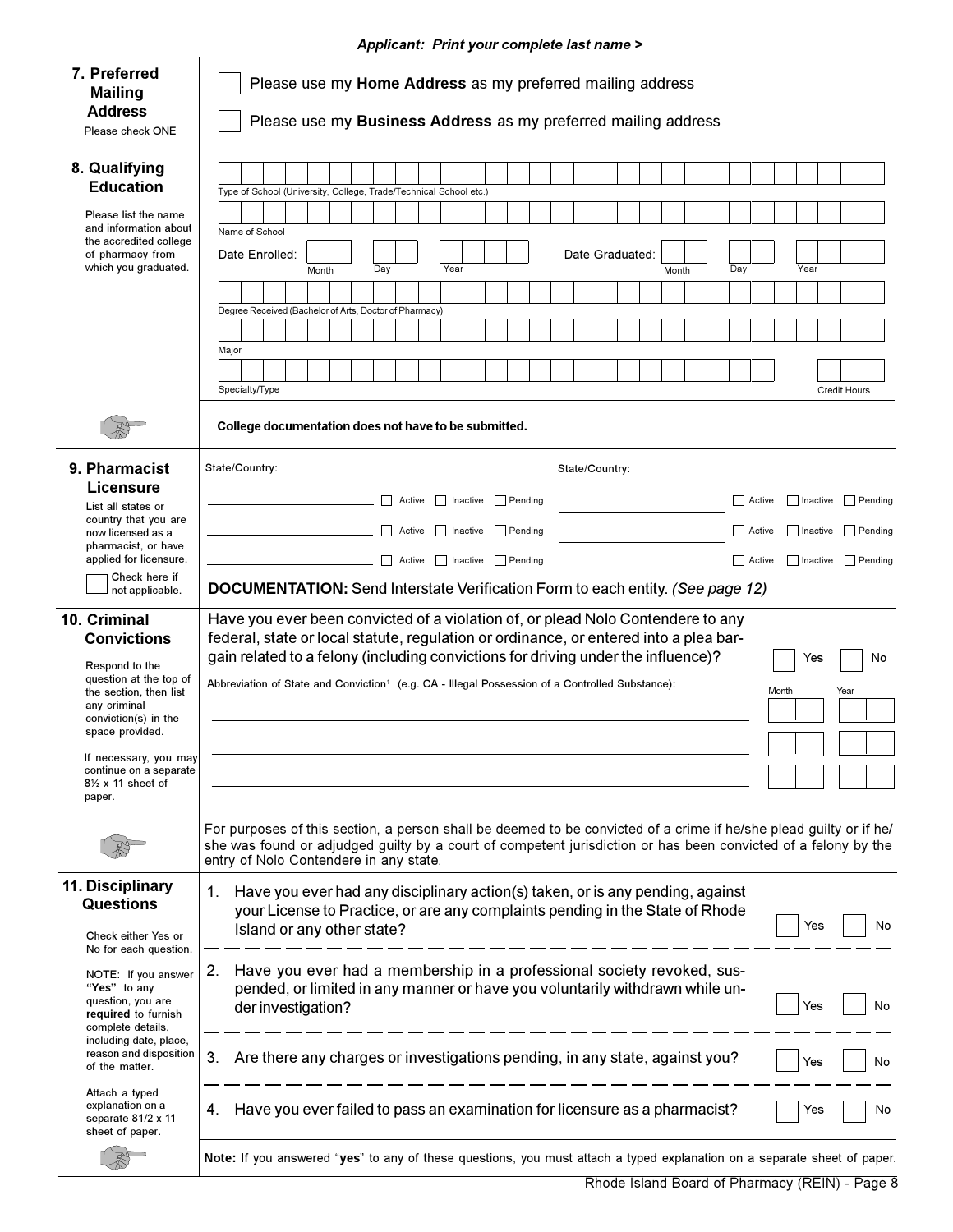#### Applicant: Print your complete last name >

|                                                                           | Applicant. Thin your complete last hame?                                |
|---------------------------------------------------------------------------|-------------------------------------------------------------------------|
| 12. Activities                                                            | Month<br>Year<br>Month<br>Year                                          |
| In chronological order,<br>list what you have been                        |                                                                         |
| doing during the year(s)<br>your license has been<br>expired, revoked, or |                                                                         |
| suspended.                                                                |                                                                         |
| Include all activities,                                                   |                                                                         |
| including those that are<br>not directly related to                       |                                                                         |
| pharmacy.                                                                 |                                                                         |
|                                                                           |                                                                         |
|                                                                           |                                                                         |
|                                                                           |                                                                         |
|                                                                           |                                                                         |
|                                                                           |                                                                         |
|                                                                           |                                                                         |
|                                                                           |                                                                         |
|                                                                           |                                                                         |
|                                                                           |                                                                         |
|                                                                           |                                                                         |
|                                                                           |                                                                         |
|                                                                           |                                                                         |
|                                                                           |                                                                         |
|                                                                           |                                                                         |
|                                                                           |                                                                         |
|                                                                           |                                                                         |
|                                                                           |                                                                         |
|                                                                           |                                                                         |
|                                                                           |                                                                         |
|                                                                           |                                                                         |
|                                                                           |                                                                         |
|                                                                           |                                                                         |
|                                                                           |                                                                         |
|                                                                           |                                                                         |
|                                                                           |                                                                         |
|                                                                           |                                                                         |
|                                                                           |                                                                         |
|                                                                           |                                                                         |
|                                                                           |                                                                         |
|                                                                           |                                                                         |
|                                                                           |                                                                         |
|                                                                           |                                                                         |
|                                                                           |                                                                         |
|                                                                           |                                                                         |
|                                                                           |                                                                         |
|                                                                           | DOCUMENTATION: Explain all gaps on a separate 81/2 x 11 sheet of paper. |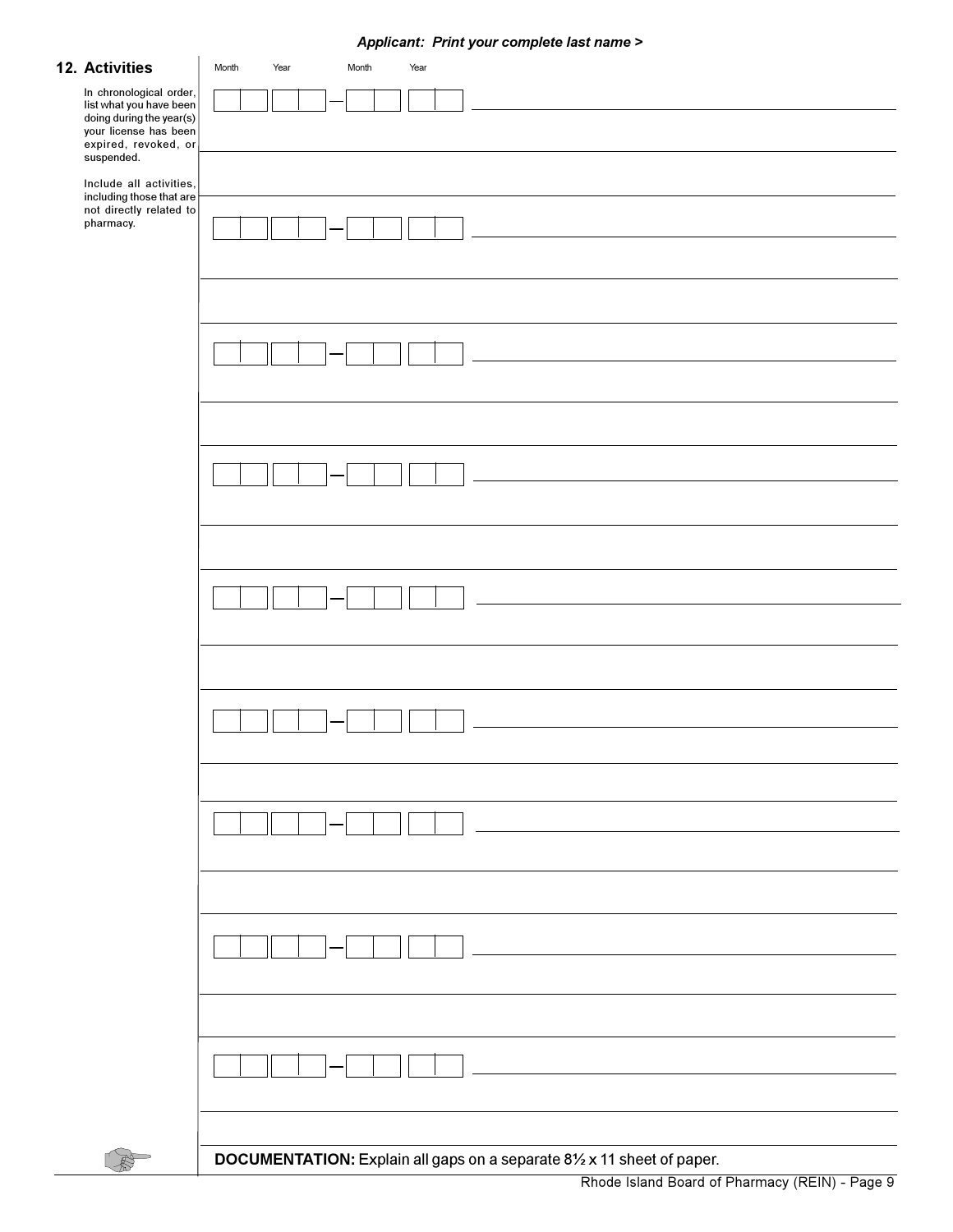#### 13. Affidavit of Applicant

Complete this section and sign in the presence of a notary public. Make sure that you and the notary public have completed all components accurately and completely.

Application will be returned if not notarized.

I, Let a straight in the set of the set of the set of the set of the set of the set of the set of the set of the set of the set of the set of the set of the set of the set of the set of the set of the set of the set of the person referred to in the foregoing application and supporting documents.

I hereby authorize all hospital(s), institution(s) or organizations(s), my references, personal physicians, employers (past and present) and all governmental agencies and instrumentality's (local, state, federal or foreign) to release to the Rhode Island Board of Pharmacy any information which is material to my application for licensure.

I have read carefully the questions in the foregoing application and have answered them completely, without reservations of any kind, and I declare under penalty of perjury that my answers and all statements made by me herein are true and correct. Should I furnish any false information in this application, I hereby agree that such act shall constitute cause for denial, suspension or revocation of my license to practice pharmacy in the State of Rhode Island.

I understand that my records are protected under the Federal and State Regulations governing Mental Health Patient Records and cannot be disclosed without my written consent unless otherwise provided in the regulations. I understand that my records are protected under the Federal and State Regulations governing Confidentiality of Alcohol and Drug Abuse Patient Records, 42 CFR Part 2, and cannot be disclosed without my written consent unless otherwise provided in the regulations.

I understand that this is a continuing application and that I have an affirmative duty to inform the Rhode Island Board of Pharmacy of any change in the answers to these questions after this application and this affidavit is signed.

\_\_\_\_\_\_\_\_\_\_\_\_\_\_\_\_\_\_\_\_\_\_\_\_\_\_\_\_\_\_\_\_\_\_\_\_\_ \_\_\_\_\_\_\_\_\_\_\_\_\_\_\_\_\_\_\_\_\_\_\_\_\_\_\_\_\_\_\_\_\_

Signature of Applicant **Date of Signature (MM/DD/YY)** Date of Signature (MM/DD/YY)

The foregoing instrument was acknowledged before me this equal of day of

 $\Box$ , 20  $\Box$ , by  $\Box$ 

who is personally known to me or has produced

as documentation and did/did not take an oath.

\_\_\_\_\_\_\_\_\_\_\_\_\_\_\_\_\_\_\_\_\_\_\_\_\_\_\_\_\_\_\_\_\_ \_\_\_\_\_\_\_\_\_\_\_\_\_\_\_\_\_\_\_\_\_\_\_\_\_\_\_\_\_\_\_\_\_ Name of Notary (Print, Type or Stamp) Signature of Notary

\_\_\_\_\_\_\_\_\_\_\_\_\_\_\_\_\_\_\_\_\_\_\_\_ \_\_\_\_\_\_\_\_\_\_\_\_\_\_\_\_\_\_\_\_\_\_\_\_\_\_ Notary No/Commission No. Commission Expiration Date (MM/DD/YY) Notary Seal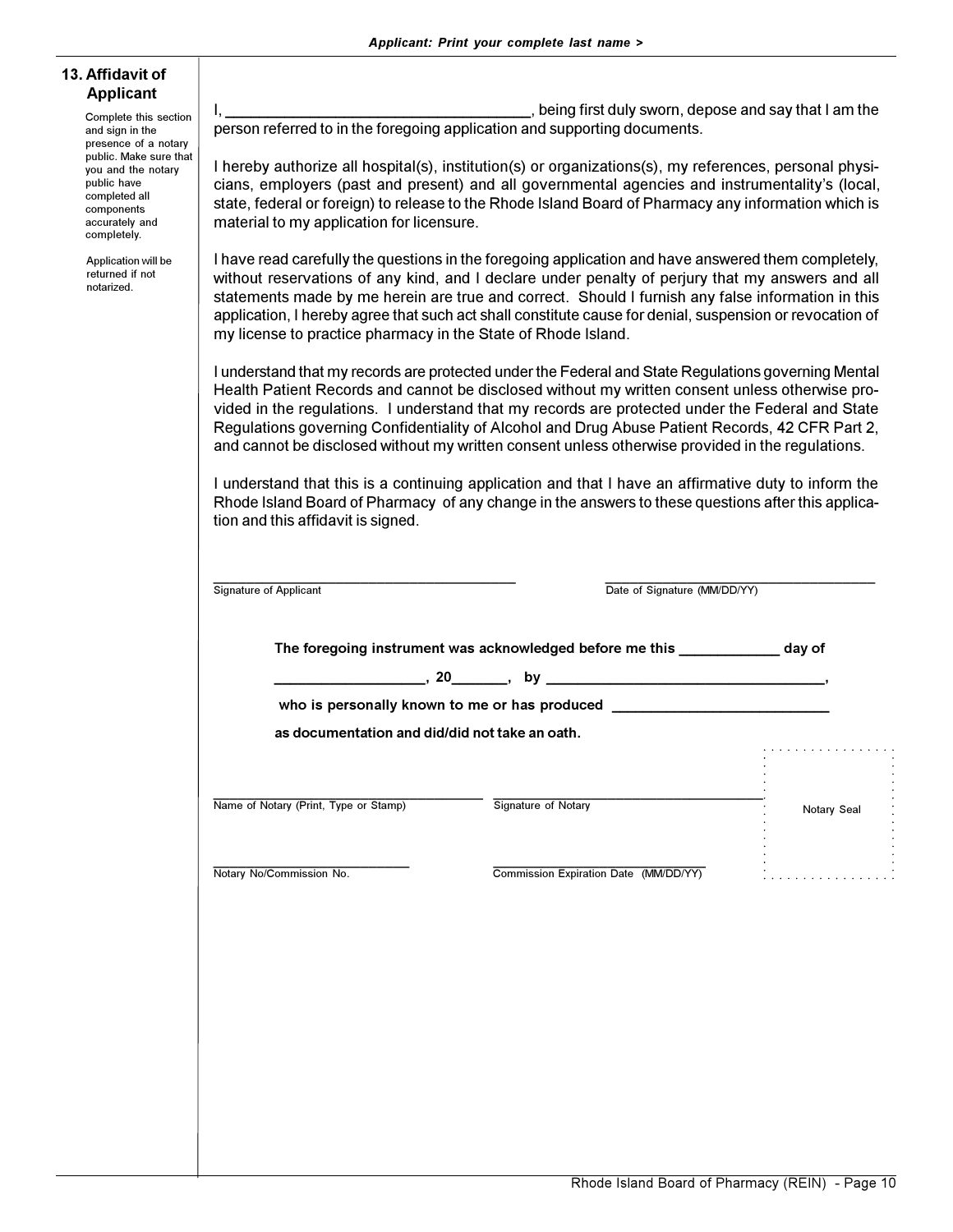### APPLICATION CHECKLIST

Review the following checklist to ensure that all the components of the application process have been satisfied. Some items may not apply.

### Board Application

| I have read and understand the "Application Instructions", for completing the application.                                                                                                                                                             |
|--------------------------------------------------------------------------------------------------------------------------------------------------------------------------------------------------------------------------------------------------------|
| I have completed the Rhode Island Board application as instructed on page 5.                                                                                                                                                                           |
| I have completed Section 13, "Affidavit of Applicant", and had the form notarized by a notary public.                                                                                                                                                  |
| I have a check or money order (preferred), made payable (in U.S. funds only) to the "RI General Treasurer" in the<br>total amount specified on the application, and have attached it to the upper left-hand corner of the application's<br>cover page. |
| I have arranged my reinstatement materials in the following order.                                                                                                                                                                                     |
| Fee (attached as instructed).<br>1.                                                                                                                                                                                                                    |
| Board application (cover page and pages 7-10).<br>2.                                                                                                                                                                                                   |
| Documentation of continuing education compliance.<br>3.                                                                                                                                                                                                |
| Supporting documentation as required. [Note: Pages containing additional information in continuation of the<br>4.<br>Board application MUST indicate the section for which the information is being reported.]                                         |
| 5.<br>Letter from employer, indicating period of employment, and duties performed (applicants whose license has<br>been lapsed, revoked or suspended for three or more years.)                                                                         |
| I have mailed the above materials directly to the Board of Pharmacy, Department of Health.                                                                                                                                                             |

### Other Documents

 $\blacksquare$ 

I am/was licensed in another state, and have mailed a Verification of License form to each board in which I was licensed as a pharmacist.

### **Examination Registrations** (if applicable)

I have submitted the registration forms and fees for the NAPLEX and MPJE directly to the National Association of Boards of Pharmacy.